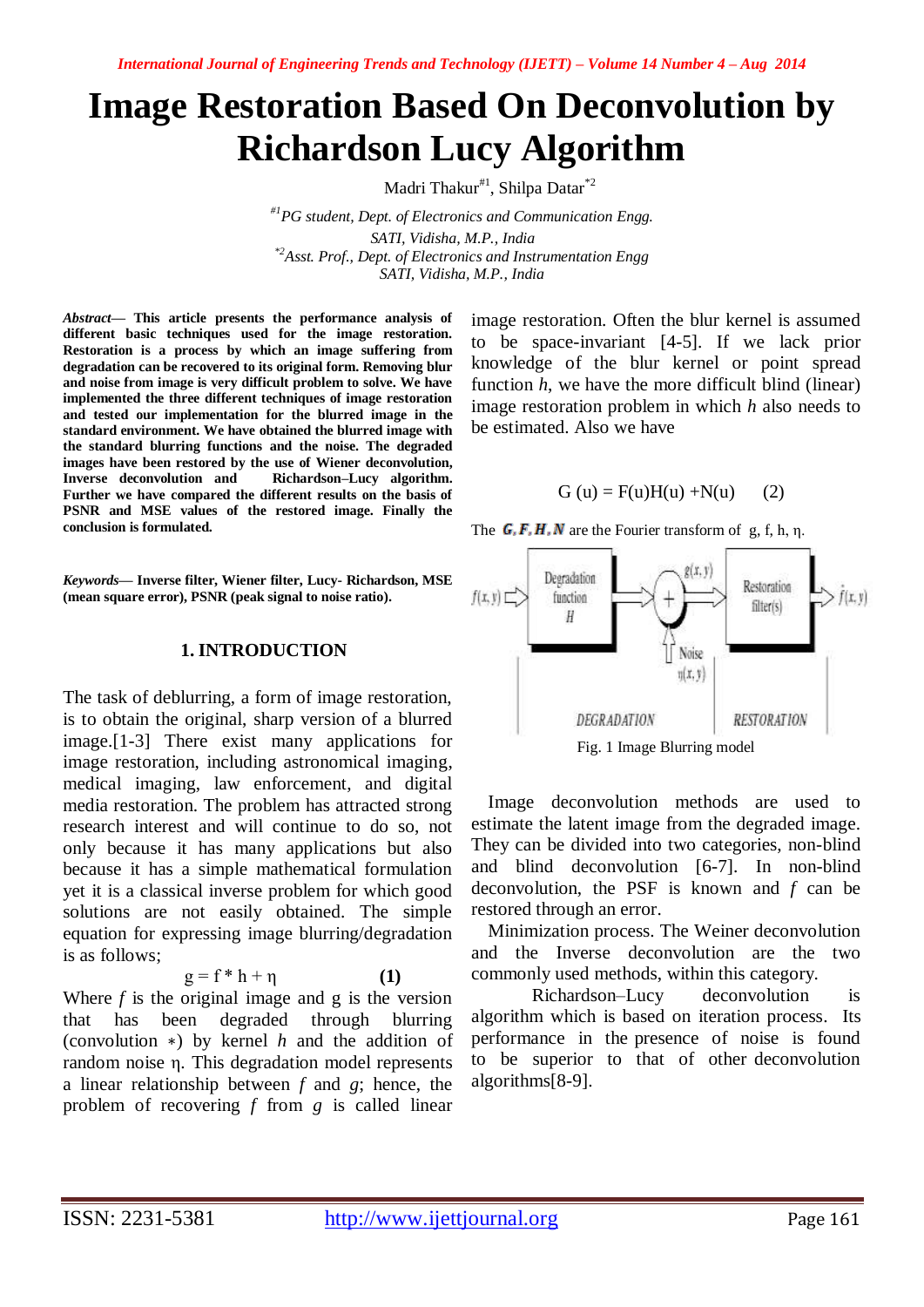## **3. INVERSE DECONVOLUTION METHOD FOR IMAGE DEBLURRING**

Direct inverse Filtering is the simplest approach to restoration [9]. In this method, an estimate of the Fourier transform of the image  $\hat{f}$  (u, v) is computed by dividing the Fourier transform of the degraded image by the Fourier transform of the degradation function

$$
\hat{f}(u, v) = G(u, v) / H(u, v)
$$
 (3)

This method works well when there is no additive noise in the degraded image. That is, when the degraded image is given by

$$
g(x, y) = f(x, y)^*h(x, y)
$$
 (4)

But if noise gets added to the degraded image then the result of direct inverse Filtering is very poor. Equation 1.gives the expression for g(u, v). Substituting for  $G(u, v)$  in the above equation, we get

$$
\hat{F}(u, v) = F((u, v) + N(u, v)H(u, v)
$$
 (5)

The above equation shows that direct inverse Filtering fails when additive noise is present in the degraded image. Because noise is random and so we cannot find the noise spectrum  $N(u, v)$ .



Fig. 2 Inverse Deconvolution

## **4. WEINER DECONVOLUTION METHOD FOR IMAGE DEBLURRING**

Weiner deconvolution is named after Norbert Weiner, who first proposed the method in 1942 w Weiner filtering is one of the earliest and best known approaches to linear image restoration [9].

Weiner Filtering is more robust in the presence of additive noise. Weiner filtering incorporates both degradation function and statistical characteristics of noise into the restoration process. The objective of this technique is to find an estimate  $\hat{f}$  of the original image  $f$  such that the mean square error between them is minimized. This error measure is given by

$$
e^{2} = E\{(f - f)^{2}\}\tag{6}
$$

Where  $E\{.\}$  is the expected value of the argument. The method is founded on considering image and noise as random processes and objective is to find an estimate  $\hat{f}$  of the uncorrupted image  $f$  such that the mean square error between them is minimized.

If the noise is zero, then the noise power spectrum vanishes and the wiener filter reduces to the inverse filter.

## **5. RICHARDSON–LUCY DECONVOLUTION ALGORITHM**

The non blind de-convolution is the category of deconvolution method in which the PSF is known. The Richardson–Lucy deconvolution algorithm has become popular in the fields of astronomy and medical imaging. Initially it was derived from Bayes theorem in the early 1970's by Richardson and Lucy. In the early 1980's it was redeliver by Shepp and Vardi as an algorithm to solve positron emission tomography imaging problems, in which Poisoning statistics are dominant. Their method used a maximum-likelihood solution, which was found by use of the expectation maximization algorithm of Dempster et al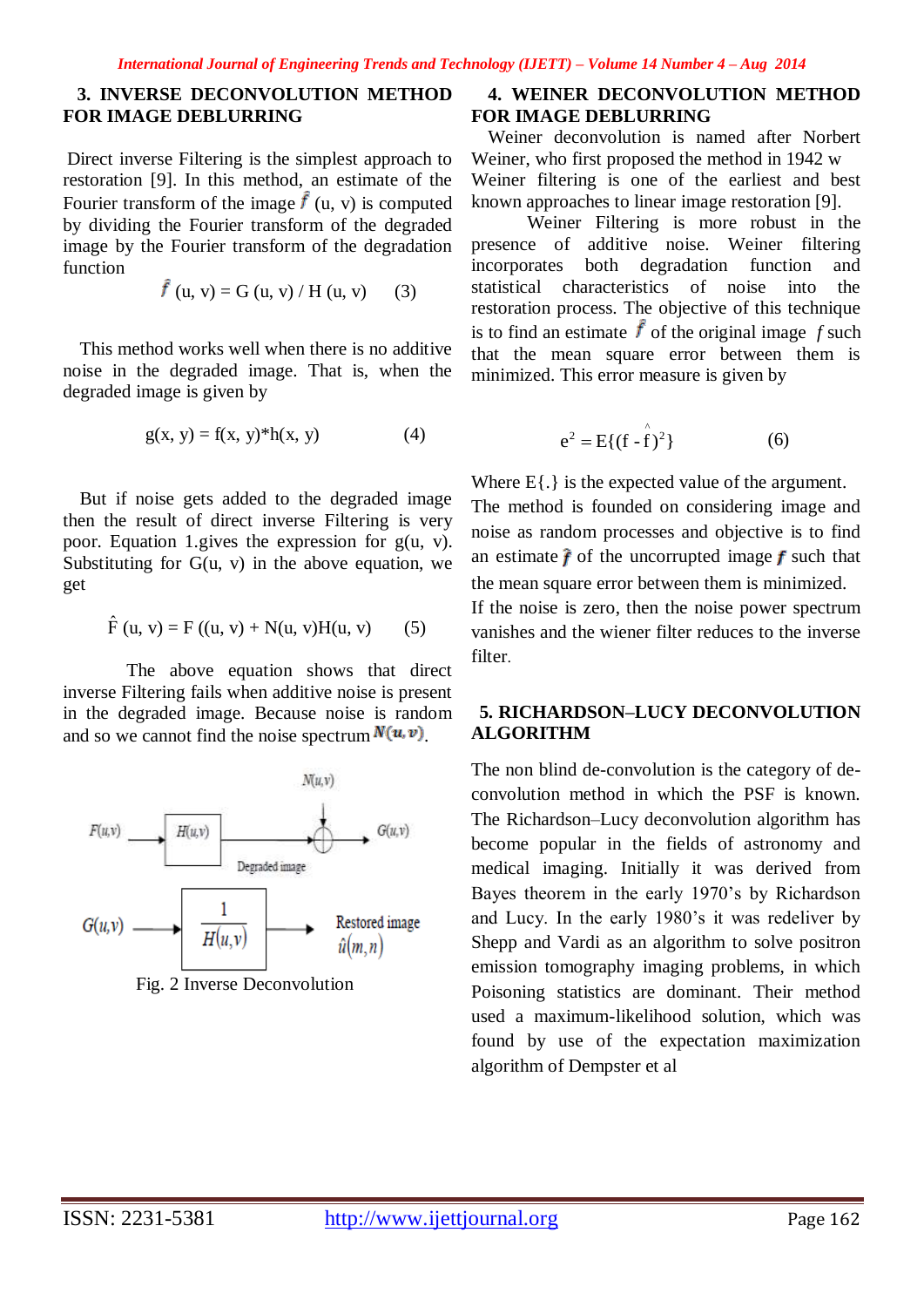#### *International Journal of Engineering Trends and Technology (IJETT) – Volume 14 Number 4 – Aug 2014*

 The reason for the popularity of the Richardson–Lucy algorithm is its implementation of maximum likelihood and its apparent ability to produce reconstructed images of good quality in the presence of high noise levels. We therefore assumed that a non blind form of this algorithm would have the same characteristics [2-6].

Non linear iterative technique is better than the linear technique. Non linear behaviors is not always predictable and required computational resource's-R algorithm which is arise from the maximum like hood formulation

 (7) For a subsequent in the maximum like<br>hood formulation<br> $\int_{0}^{x} f_{k+1}(x, y) = \int_{0}^{x} f_{k}(x, y) [h(-x, -y) * g(x, y)] h(x, y) * \int_{0}^{x} f_{k}(x, y)]$ ^ k ^  $k+1$  $\int_{k+1}^{1} (x, y) =$ 

Where  $\ast$  is the convolution operation.  $F =$  is the estimate of the un degraded image. We have used the R-L algorithm iteratively staring from the blurred image. The image restored after each iteration moves closer to the original image thus reducing MSE with number of iterations. The program execution is terminated when MSE obtained becomes constant in consecutive iterations

## **7. PERFORMANCE PARAMETERS**

Image restoration research aims to restored image to from a blurred and noisy image A widely used measure of reconstructed image fidelity for an  $N * M$  size image is the mean square error (MSE) and is given by –

$$
MSE = \frac{1}{M.N} \sum_{i=0}^{N-1} \sum_{j=0}^{M-1} |f(i,j) - \hat{f}(i,j)|^2
$$
 (8)

$$
PSNR = 10log_{10}\left(\frac{255^2}{MSE}\right) \tag{9}
$$

|                      |              |         | <b>Table 1 Results for the Cameraman image</b> |        |             |                 |             |        |             |  |
|----------------------|--------------|---------|------------------------------------------------|--------|-------------|-----------------|-------------|--------|-------------|--|
| Image size           |              | 256x256 |                                                |        |             | 512x512         |             |        |             |  |
| Noise variance       |              | 0.05    |                                                | 0.007  |             | 0.05            |             | 0.007  |             |  |
|                      |              | MSE     | <b>PSNR</b>                                    | MSE    | <b>PSNR</b> | MSE             | <b>PSNR</b> | MSE    | <b>PSNR</b> |  |
| Inverse filter       |              | 0.0262  | 15.8123                                        | 0.0068 | 21.7024     | 0.0042          | 22.7645     | 0.0083 | 20.7954     |  |
| Wiener filter        |              | 0.0138  | 18.5958                                        | 0.0061 | 22.1819     | 0.0020          | 27.0082     | 0.0028 | 25.5632     |  |
| Richard-<br>son lucy | Iteration 1  | 0.0680  | 11.6762                                        | 0.0654 | 11.8434     | 0.0210          | 16.7799     | 0.0440 | 13.5639     |  |
|                      | Iteration 10 | 0.0268  | 15.7245                                        | 0.0245 | 16.1020     | 0.0019          | 27.1238     | 0.0064 | 21.9615     |  |
|                      | Iteration 20 | 0.0112  | 19.5254                                        | 0.0071 | 21.5087     | 0.0011          | 29.6501     | 0.0022 | 26.6454     |  |
|                      | Iteration 30 | 0.0070  | 21.5233                                        | 0.0035 | 24.6023     | 8.9311e-<br>004 | 30.4910     | 0.0018 | 27.4981     |  |
|                      |              |         | Table 2 Results for the peppers image          |        |             |                 |             |        |             |  |
| Image size           |              | 256x256 |                                                |        | 512x512     |                 |             |        |             |  |
| Noise variance       |              |         | 0.05                                           |        | 0.007       |                 | 0.05        |        | 0.007       |  |
|                      |              | MSE     | <b>PSNR</b>                                    | MSE    | <b>PSNR</b> | MSE             | <b>PSNR</b> | MSE    | <b>PSNR</b> |  |
| Inverse filter       |              | 0.0200  | 16.9817                                        | 0.0045 | 23.4626     | 0.0202          | 16.9483     | 0.0042 | 22.7645     |  |

Winer filter 0.0052 22.8473 0.0061 22.1819 0.0057 22.4348 0.0020 27.0082

Iteration 1 0.0402 13.9617 0.0307 15.1323 0.0270 15.6885 0.0210 16.7799 Iteration 10 0.0046 23.3504 0.0021 26.8659 0.0033 24.8779 0.0019 27.1238 Iteration 20 0.0032 24.9371 0.0012 29.3916 0.0024 26.1250 0.0011 29.6501 Iteration 30 0.0028 25.5736 9.0215e-004, 30.4472 0.0025 25.9579 8.9311e-004 30.4910

### **6. RESULTS AND ANALYSIS**

Richardson lucy

We have evaluated the results for different images .The results are shown for the two images for the different variance and image sizes.

| ISSN: 2231-5381<br>http://www.ijettjournal.org | Page 163 |
|------------------------------------------------|----------|
|------------------------------------------------|----------|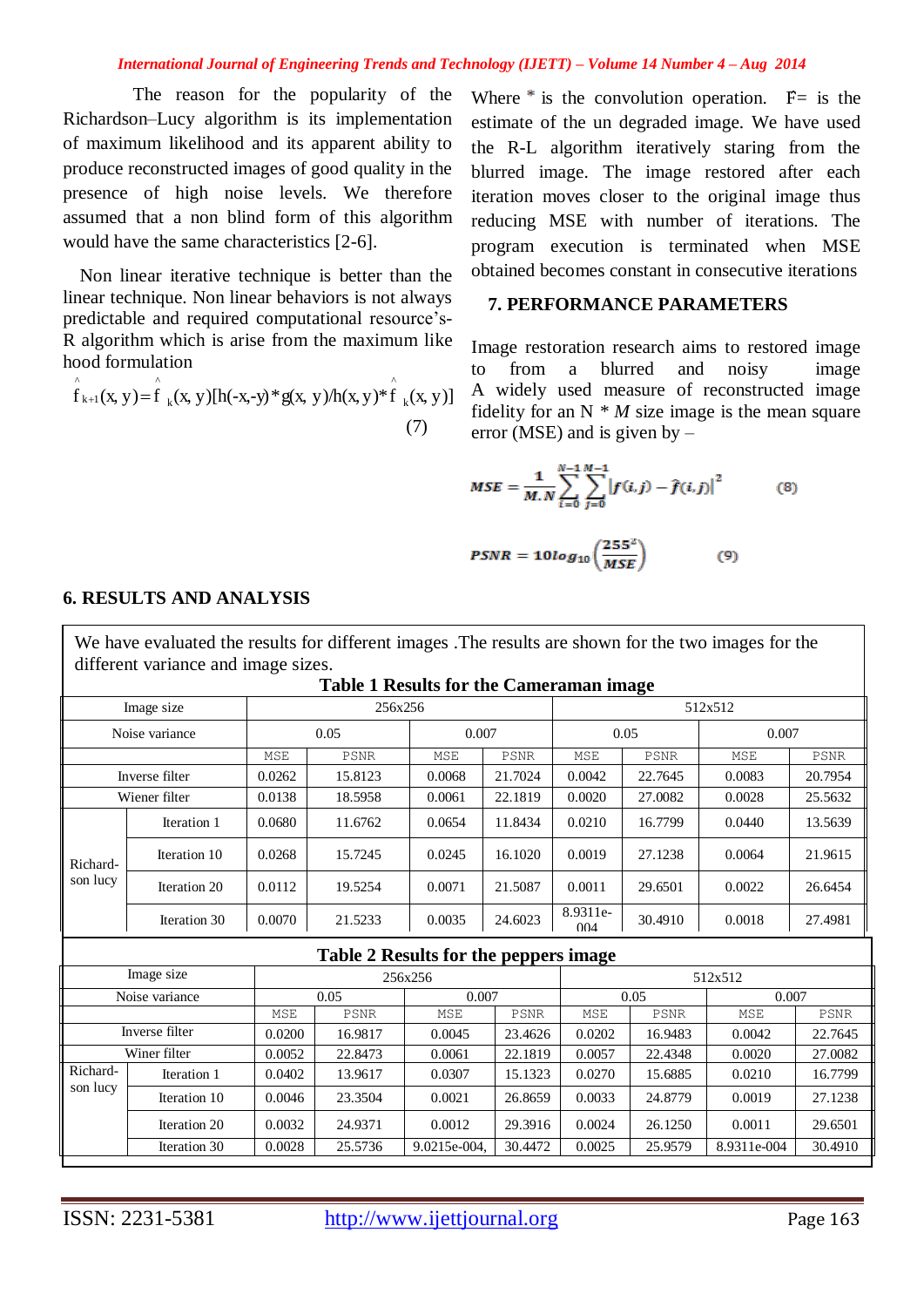



250



 $(b)$ 

250

Fig.3 Results of pepper.png (a) original image (b) blurred image (c) Restored by Inverse filter (d) Restored by Wiener filter (e)Restored by R-L at iteration 30.

From Fig.(3) (c) & (d), and Fig.4 (c) & (d), the above results we found that the inverse filter works better than the Weiner filter, under noise conditions. When the variance of noise increases the performance of inverse filtering not provides the sufficient PSNR. The Weiner filtering gives the good PSNR regardless of the noise variance

Form Fig.3 (e) and 4 (e), the results obtained by the Richardson Lucy method, we have found that the PSNR increases with the number of iterations and also the quality of the image enhances.(See Table 1 and 2).











Fig.4 Results of cameraman.tif (a) original image (b) blurred image (c) Restored by Inverse filter (d) Restored by Wiener filter (e)Restored by R-L at iteration 30.

#### **8. CONCLUSION**

We have seen the requirement and significance of image de-blurring. We have seen the mathematical formulation for the blurred image. we already have the knowledge of point spread function .

Weiner filtering provides the better results than the inverse filtering almost in every condition except when the noise having very less variance.

The Richardson Lucy provides good estimate for the blurring function and gives better PSNR within the limited iterations. Yet if we use this method with the known point spreading function then it is a time taking method, still it can provides the PSNR even better than Weiner deconvolution.

 With the help of the basic method of deconvolution, we may try to form some deconvolution method which can provide better